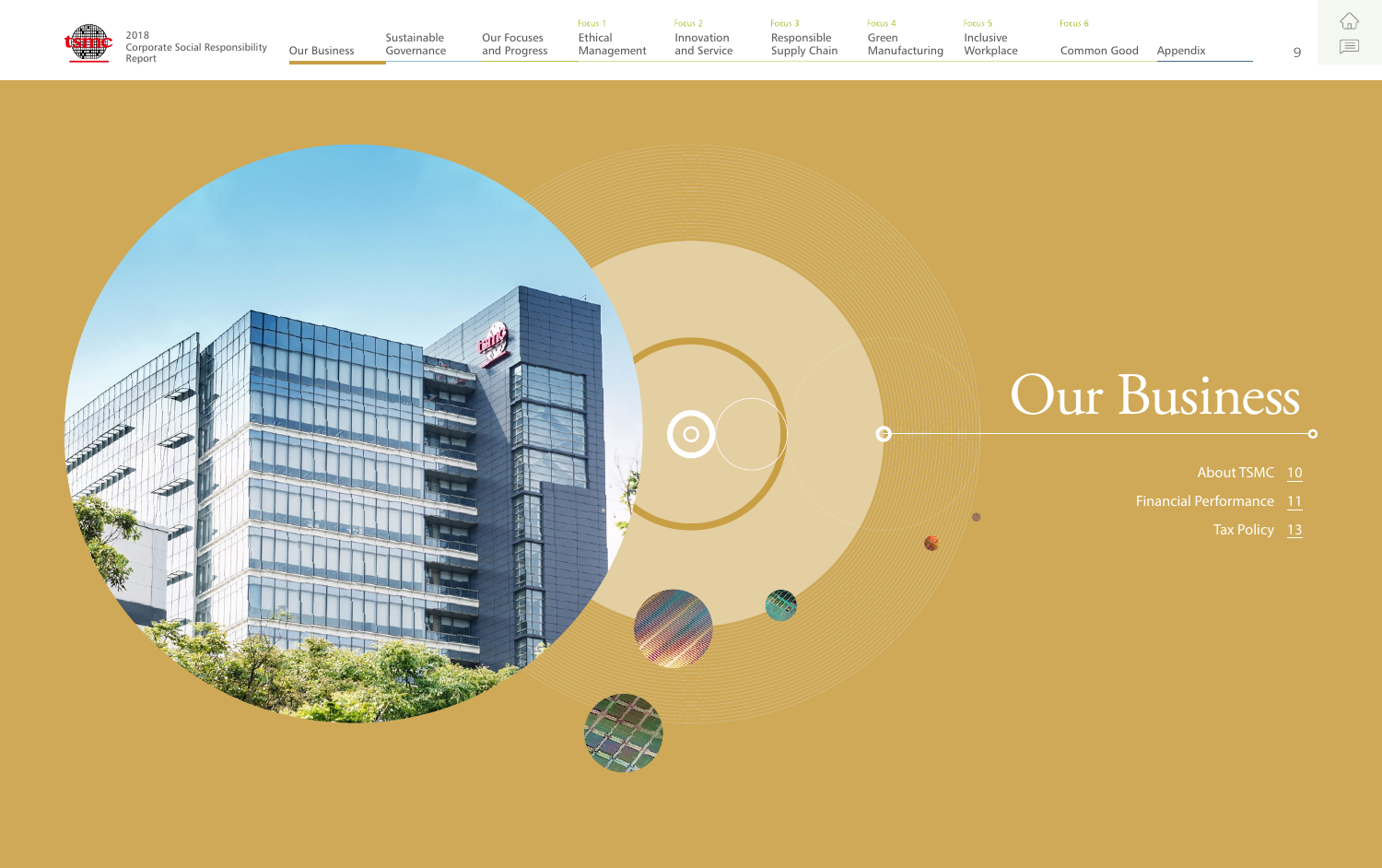In the face of a dramatically changing global political and economic environment, TSMC has always strived to be the most reliable collaborative partner for its customers, and<br>is unwavering in its commitment to strengthenin 2018, and global market share reached a record high of 56% after 9 years of continuous growth. With its leading and diverse portfolio of manufacturing technologies, TSMC provides the most advanced and comprehensive semiconductor application solutions to maintain its leading position in the industry. In addition, TSMC upholds a responsible business philosophy, collaborates with both upstream and downstream partners to foster sustainable development, and works to make progress in the dimensions of economy, environment, and society. TSMC aspires to be an uplifting force for the common good of society.



The  $7<sup>th</sup>$  consecutive year of record high revenue, net income, and earnings per share

The  $9<sup>th</sup>$  consecutive year of market share growth, reaching 56% in global market share

**7years**

**56 %**

# **1**

The world's first semiconductor foundry to reach volume production of 7nm process technology, leading industry by one year

### **<sup>&</sup>gt;12 million wafers**

Annual production capacity owned and managed by TSMC and its subsidiaries exceeded 12 million 12-inch equivalent wafers.

**1**

The world's largest wafer capacity provider for logic ICs

# **1**

The world's first semiconductor foundry to reach volume production of 5G wireless network chips

## **63 %**

Advanced processes at 28nm and beyond generated 63% of revenue compared to 58% in 2017.

## **481customers**

TSMC produced 10,436 different products for 481 customers through 261 process technologies.

TSMC operates in regions including Taiwan, North America, Europe, Japan, China, and South Korea with wafer fabs, subsidiaries, and offices. TSMC Nanjing Co. Ltd. began to provide additional 12-inch wafer capacity in 2018.

| <b>Headquarters</b>  | <b>Founded in</b> | Number of<br><b>Employees</b> |
|----------------------|-------------------|-------------------------------|
| <b>Hsinchu</b>       | 1987              |                               |
| <b>Science Park,</b> |                   | 48,752                        |
| <b>Taiwan</b>        |                   |                               |



10

巨

|                                                                                                                                                                                                                                  |  | Focus 1 | <b>Execute 2</b> Focus 2 | Focus 3 Focus 4 | <b>Encus</b> 5 |                      |  |
|----------------------------------------------------------------------------------------------------------------------------------------------------------------------------------------------------------------------------------|--|---------|--------------------------|-----------------|----------------|----------------------|--|
| Example Focus Procus Procus Procus Procus Procus Procus Procus Procus Procus Procus Procus Procus Procus Procus<br>Corporate Social Responsibility Our Business Governance and Progress Management and Service Supply Chain Manu |  |         |                          |                 |                | Common Good Appendix |  |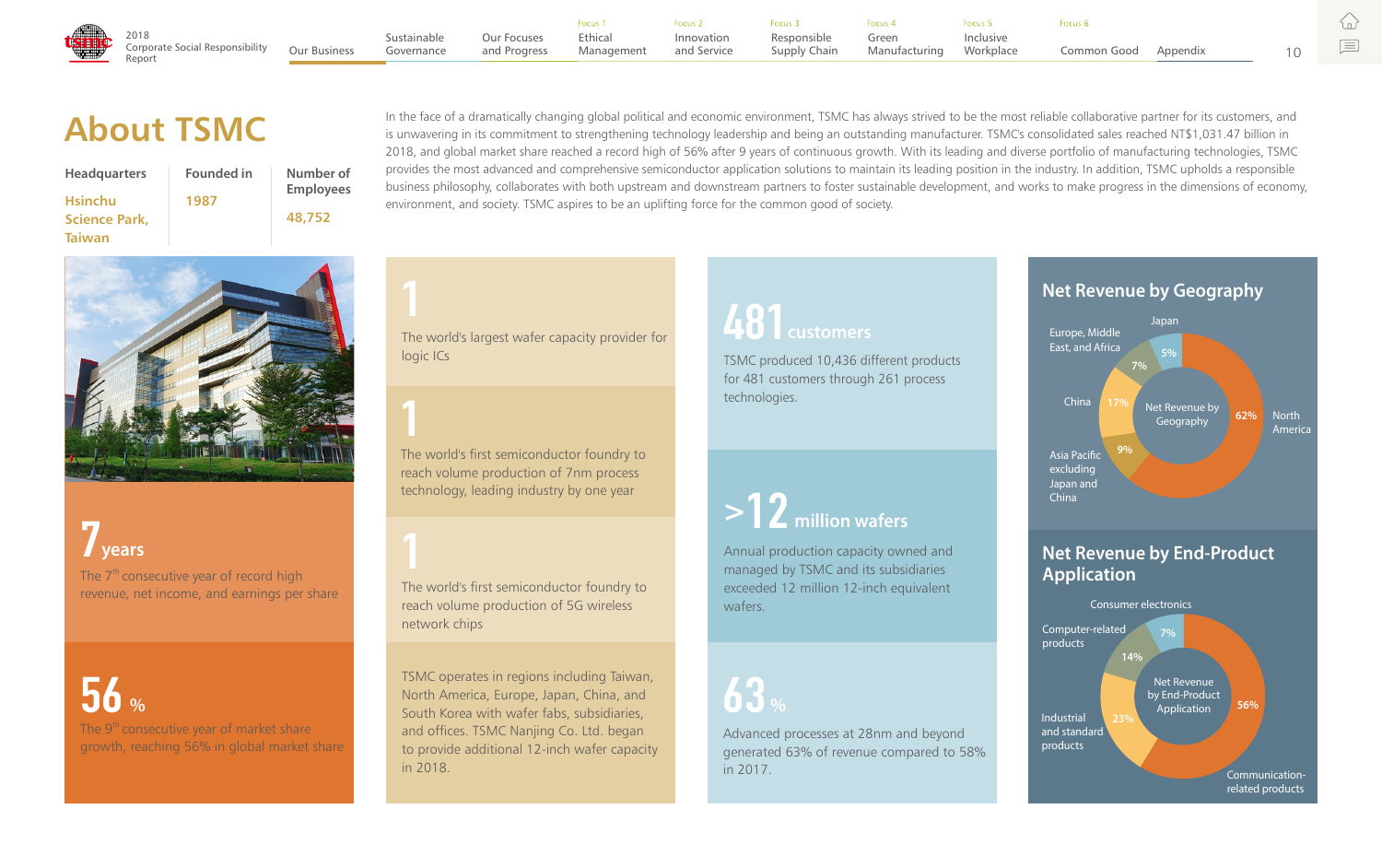### **Financial Performance**

**Aa3**

Moody's Ratings





íпì

巨



Standard & Poor's (S&P) Ratings

### ace Common Good

### **Financial Performance**

Unit: NT\$ billion

Good financial performance is the key to corporate sustainability. TSMC pursues good financial performance mainly through revenue growth and consistent improvement in profitability, to create greater economic value for its stakeholders, including shareholders, employees, customers, suppliers, government, society, and others. To help investors better understand TSMC's long-term investment value, TSMC has set clear strategic financial objectives: (1) average return on equity (ROE) to be at least 20% across cycles; (2) compound annual growth rate of net income to be between 5% and 10% for the years 2015 through 2020.



In 2018, TSMC's ROE reached 22.0%; revenue growth calculated in NT dollars reached 5.5%, while net income growth was 2.3%. Net income growth in 2018 was lower than the long-term target as capacity utilization was impacted by (1) excess inventory in the global semiconductor supply chain, (2) macroeconomic uncertainties and (3) product seasonality in certain end markets. Despite these short-term challenges, TSMC believes the ongoing megatrends of 5G and AI will fuel the future development of the semiconductor industry, and mobile devices, highperformance computing, automotive electronics and the Internet of Things (IoT) markets will continue to drive the Company's long-term growth. Therefore, the Company still expects to achieve its strategic financial objectives.

> To maintain good financial performance, TSMC adopts four strategies to increase long-term investment value: (1) continue to invest in process technologies and capacity, (2) maintain trusting relationships with customers, (3) pursue growth in revenue and in market segment share, and (4) maintain or improve profitability and investment returns.



11

|                                                                                                                                                                                                                                  |  |  | Focus 3 | Focus 4 |                      |  |
|----------------------------------------------------------------------------------------------------------------------------------------------------------------------------------------------------------------------------------|--|--|---------|---------|----------------------|--|
| and Procus Cocos and Procus Cocos Cocos Pocus Procus Procus Procus Procus Procus Procus Procus Procus Procus P<br>Corporate Social Responsibility Our Business Governance and Progress Management and Service Supply Chain Manuf |  |  |         |         | Common Good Appendix |  |
|                                                                                                                                                                                                                                  |  |  |         |         |                      |  |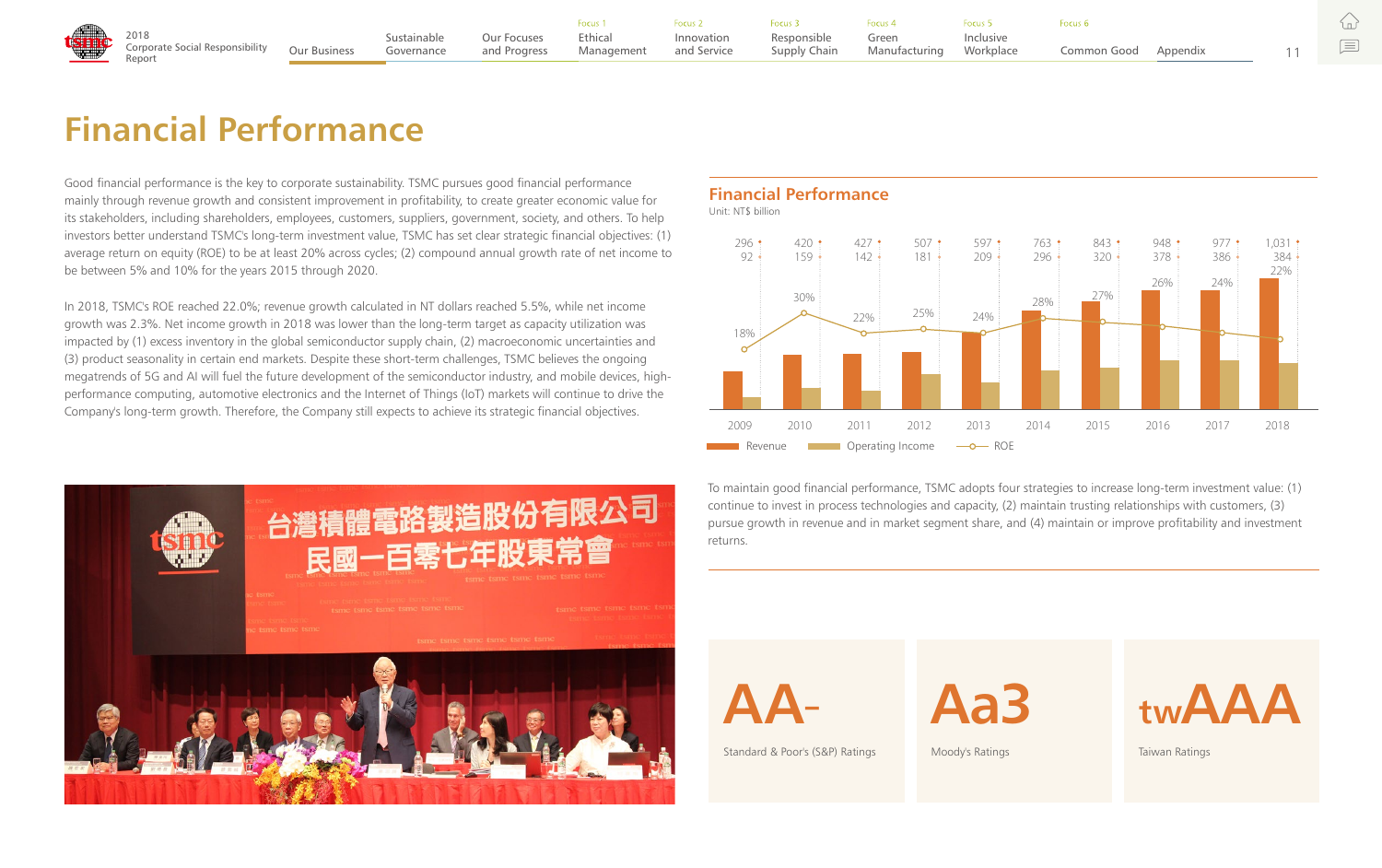Supported by solid operating performance and future growth potential, TSMC's share price, adjusted for cash dividends, increased 1.8% in 2018, marking 10 consecutive years of annual growth. Since the Company went public in 1994, TSMC has been profitable every year and TSMC's market capitalization has grown steadily. As of December 31, 2018, TSMC's market capitalization reached NT\$5.8 trillion, or US\$190 billion.

TSMC's solid financial performance enables the Company to distribute profits to shareholders in the form of annual cash dividends. From 2004 to 2018, TSMC has paid out nearly NT\$1.4 trillion, or US\$45 billion, in cash dividends.

**Market Capitalization** Unit: NT\$ trillion



**5.8**trillion (NT\$) Market Capitalization at the End of 2018

**25%** 10-Year Averaged ROE (2009-2018)

10-Year Net Income CAGR (2009-2018) **13%**

Cumulative Cash Dividends from 2004 to 2018 **1.4**trillion (NT\$)

### Common Good

Total Cash Dividend Payments in 2019 **10**per share (NT\$)

Total Shareholder Return in 2018

**1.8%**

In the future, TSMC intends to maintain a stable dividend policy and to return about 70% of free cash flow to shareholders every year by distributing quarterly dividends. As the Company's business continues to grow and generates greater amounts of free cash flow, TSMC remains committed to a sustainable cash dividends on both an annual and quarterly basis.

In June 2019, TSMC held an annual shareholders' meeting (AGM) to approve the Board's proposed NT\$8 cash dividend per share for full-year 2018 and the revision of the Articles of Incorporation to adopt quarterly dividends. Under the authorization of the AGM, the Board also approved a NT\$2 cash dividend per share for first quarter 2019. Therefore, TSMC's shareholders will receive a total of NT\$10 per share in cash dividends in 2019.



|                                                                                                                                                                                                                                |  | Focus 1 | Focus 2 | Focus 3 | Focus 4 |                      |  |
|--------------------------------------------------------------------------------------------------------------------------------------------------------------------------------------------------------------------------------|--|---------|---------|---------|---------|----------------------|--|
| and Procus Cocos and Procus Cocos and Procus Cocos 2 Cocos Procus Procus Procus Procus Procus Procus Procus Procus Procus Procus Procus Procus Procus Procus Procus Procus Procus Procus Procus Procus Procus Procus Procus Pr |  |         |         |         |         | Common Good Appendix |  |